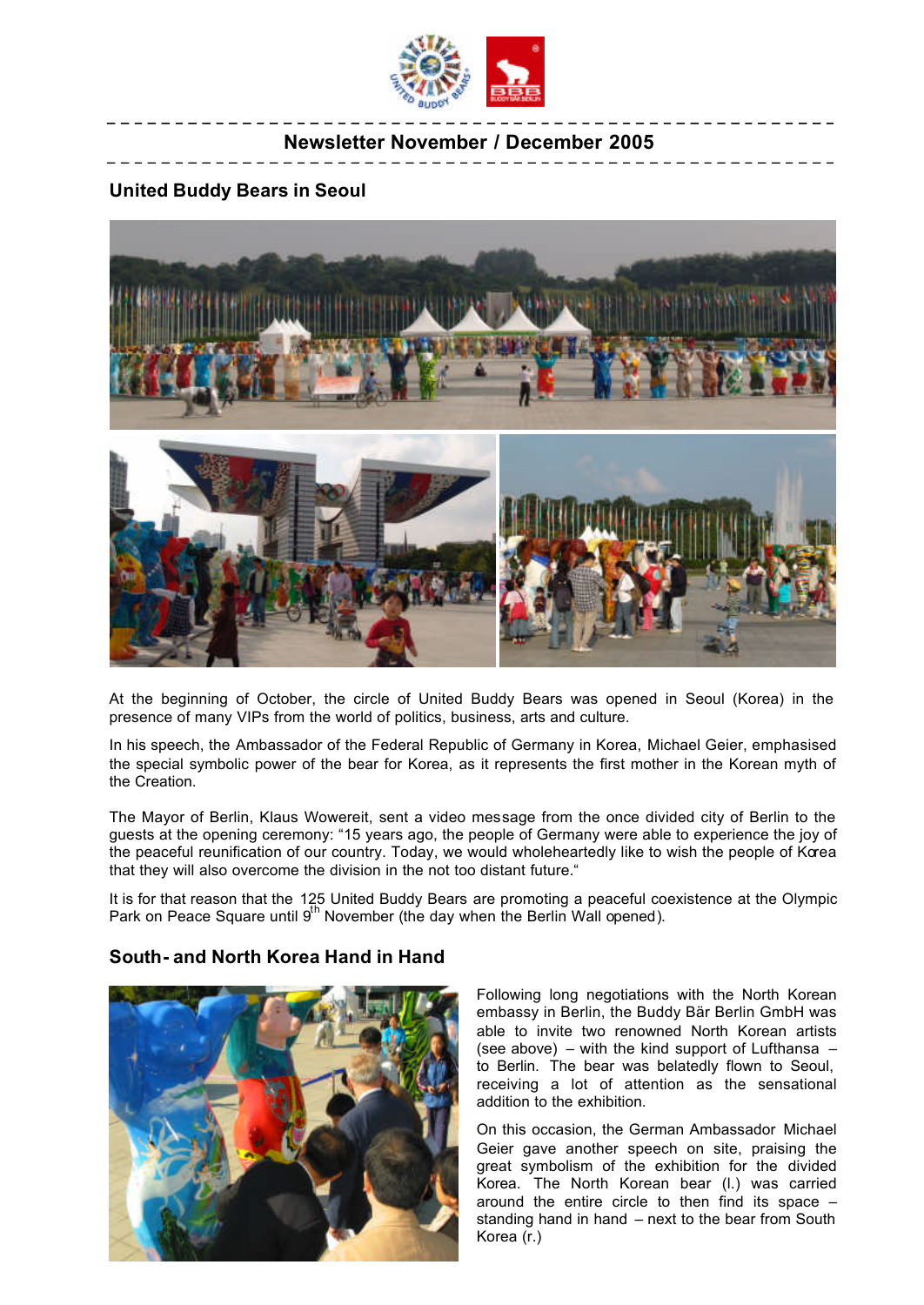

## **United Buddy Bears-THE MINIS at the Sony Center in Berlin**



In October, the cheerful colours of the 1-m tall United Buddy Bears-THE MINIS - were reflected by the fountain at the Sony Center. With the support of the Sony Center, the international bears were standing "hand in hand", promoting their message unifying the nations.

A very special sight of this exhibition was a large Buddy Bear from stainless steel, glistening in the middle of the fountain.

# **The Global Tour Book**





# **OUT NOW!**

 The book 'United Buddy Bears – World Tour' talks about how the idea for the Buddy Bears was born after they had been welcomed with so much enthusiasm in the streets of Berlin. In the meantime, 140 nations have participated in this unifying international project. On 296 pages with more than 800 illustrations, the book gives an account of the global tour of the United Buddy Bears that were designed by international artists from all 5 continents.

From this book the reader can learn a lot of details about the different locations of the exhibition so far, about the different bears and their artists. Many illustrations accompany the texts and even long-established Buddy Bear fans will be able to discover a lot of new material.

A proportion of the sales proceeds from this book goes to **UNICE**